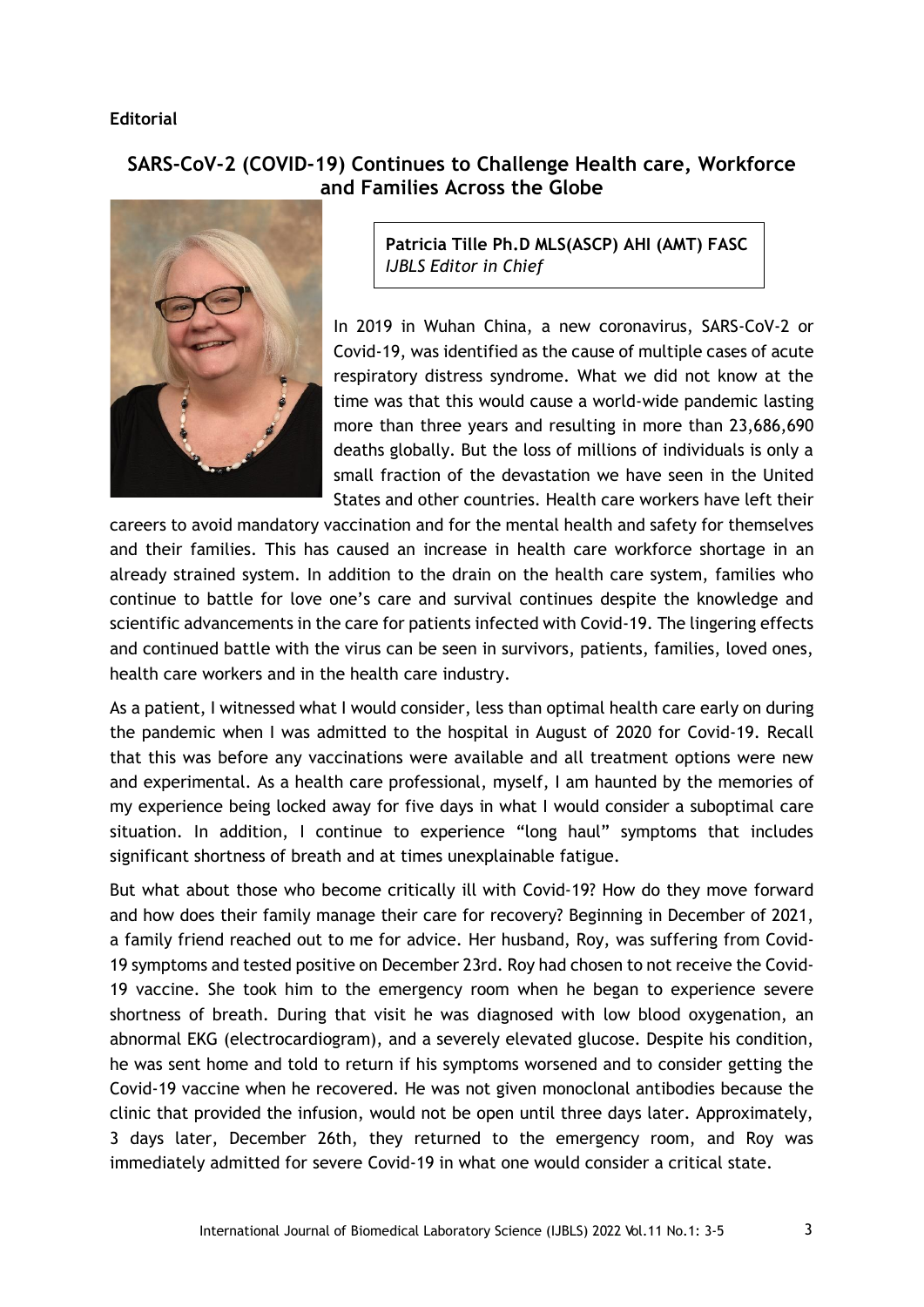Roy and his family experienced what I would consider a situation I would not want for any patient in any country or within any health care system. Roy is a 63 year old male, who was unvaccinated. Would he have been observed or even admitted upon his first presentation to the emergency room to determine why he had an abnormal EKG and elevated glucose, independent of Covid-19 had there not been a pandemic? Was the health care system simply overwhelmed? Within 4 days, Roy rapidly progressed to requiring intubation and being placed in a coma and on a ventilator. Roy was sedated and given a paralytic to put a feeding tube through his nasal passage. This first attempt resulted in a punctured lung and his lung collapsing. The medical staff was able to reinflate his lung, but it again collapsed about two



*During the lengthy stay in the Covid-19 intensive care unit*

hours later. Two days later, Roy again suffered a third collapsed lung from the damage that occurred when the feeding tube was put in place. The damage to the lung and the combined effects of the Covid-19 virus continued to make it difficult to keep Roy's blood oxygenation at an acceptable level. On January 11th, following just over two weeks "standard" Covid-19 treatment which consisted of steroids, anticoagulants, remdesivir,

enteral nutrition and respiratory ventilation, the medical team was ready to discuss "comfort care" with the family. The medical team was concerned that the inflammatory response induced by Covid-19 known as a cytokine storm, where the body's own defense mechanisms attack and cause damage to the lungs and other organs had destroyed approximately 95% of Roy's lung tissue making it difficult to nearly impossible for him to

recover. The family reached out for a consultation, and as a laboratory professional I visited with the medical team and the family on Roy's behalf.

During that initial visit to the intensive care unit, I saw numerous patients, isolated and attached to life-saving devices and health care workers experiencing Covid-19 fatigue. The medical team was receptive to discussing Roy's care and all his diagnostic tests with the family's approval. After that discussion, one of the primary care providers on the case, looked at Roy's wife and commented, "I think Roy needs more time." Roy was given more time; he was not placed on comfort care, and he continued to improve. On January 24th, nearly a month after being placed



in an induced coma and on a ventilator Roy had an MRI (magnetic resonance imaging test), to determine if his brain activity was normal in hopes of him regaining consciousness. When

*facility.*